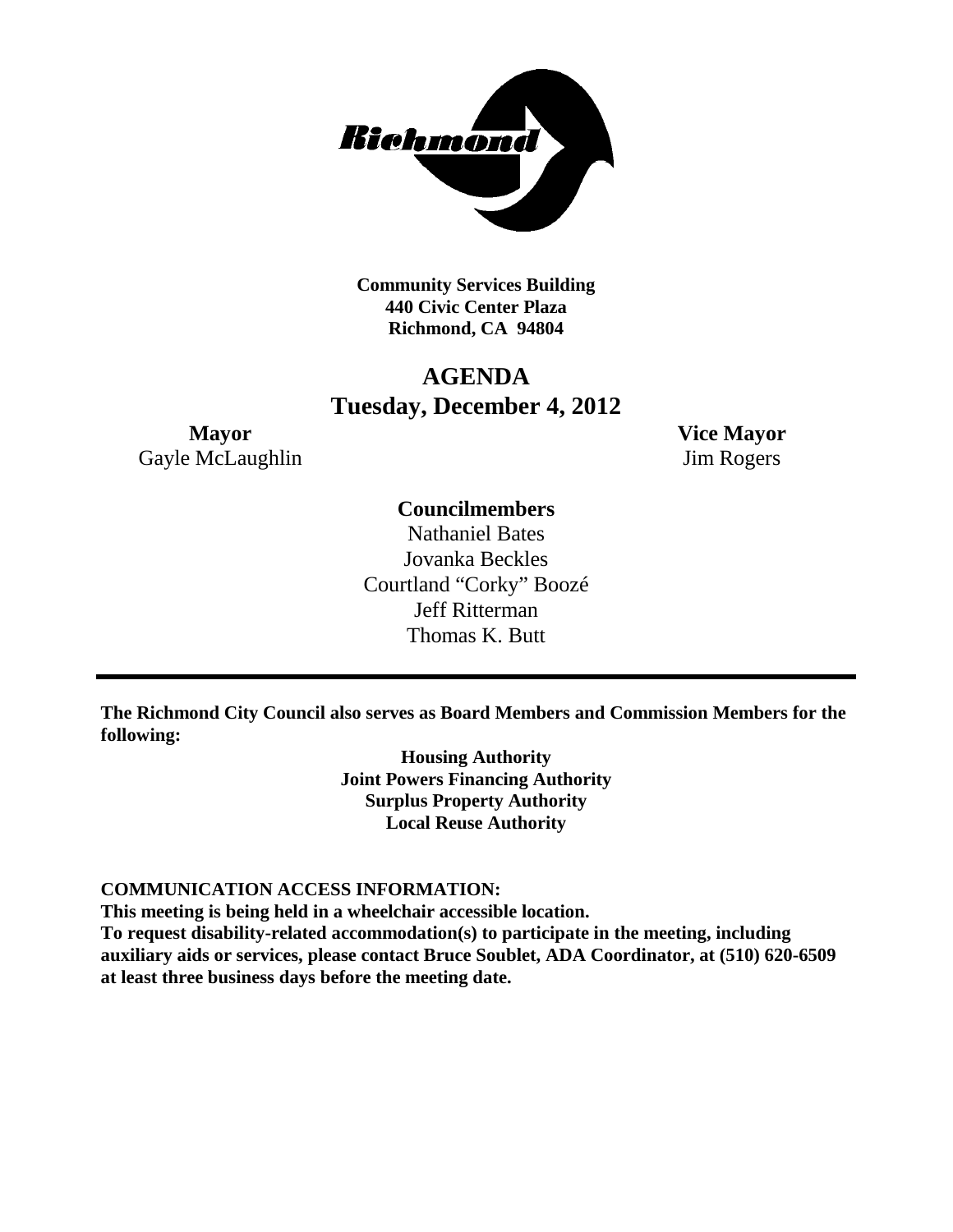# **MEETING PROCEDURES**

The City of Richmond encourages community participation at its City Council meetings and has established procedures that are intended to accommodate public input in a timely and time-sensitive way. As a courtesy to all members of the public who wish to participate in City Council meetings, please observe the following procedures:

**PUBLIC COMMENT ON AGENDA ITEMS:** Anyone who desires to address the City Council on items appearing on the agenda must complete and file a pink speaker's card with the City Clerk **prior** to the City Council's consideration of the item. Once the City Clerk has announced the item and discussion has commenced, no person shall be permitted to speak on the item other than those persons who have submitted their names to the City Clerk. Your name will be called when the item is announced for discussion. **Each speaker will be allowed TWO (2) MINUTES to address the City Council on NON-PUBLIC HEARING items listed on the agenda.**

**OPEN FORUM FOR PUBLIC COMMENT:** Individuals who would like to address the City Council on matters not listed on the agenda or on **Presentations, Proclamations and Commendations, Report from the City Attorney, or Reports of Officers** may do so under Open Forum. All speakers must complete and file a pink speaker's card with the City Clerk **prior** to the commencement of Open Forum. **The amount of time allotted to individual speakers shall be determined based on the number of persons requesting to speak during this item. The time allocation for each speaker will be as follows: 15 or fewer speakers, a maximum of 2 minutes; 16 to 24 speakers, a maximum of 1 and one-half minutes; and 25 or more speakers, a maximum of 1 minute.**

#### **SPEAKERS ARE REQUESTED TO OCCUPY THE RESERVED SEATS IN THE FRONT ROW BEHIND THE SPEAKER'S PODIUM AS THEIR NAME IS ANNOUNCED BY THE CITY CLERK.**

**CONSENT CALENDAR:** Consent Calendar items are considered routine and will be enacted, approved or adopted by one motion unless a request for removal for discussion or explanation is received from the audience or the City Council. A member of the audience requesting to remove an item from the Consent Calendar must complete and file a speaker's card with the City Clerk **prior to the City Council's consideration of Agenda Review.** An item removed from the Consent Calendar may be placed anywhere on the agenda following the City Council's agenda review.

Any law enforcement officer on duty or whose service is commanded by the presiding officer shall be Sergeant-at-Arms of the Council meetings. He/she, or they, shall carry out all orders and instructions given by the presiding officer for the purpose of maintaining order and decorum at the Council meetings (City Council Rules of Procedure and Order Section III F, RMC Section 2.12.030).

**\*\*\*\*\*\*\*\*\*\*\*\*\*\*\*\*\*\*\*\*\*\*\*\*\*\*\*\*\*\*\*\*\*\*\*\*\*\*\*\*\*\*\*\*\*\*\*\*\*\*\*\*\*\*\*\*\*\***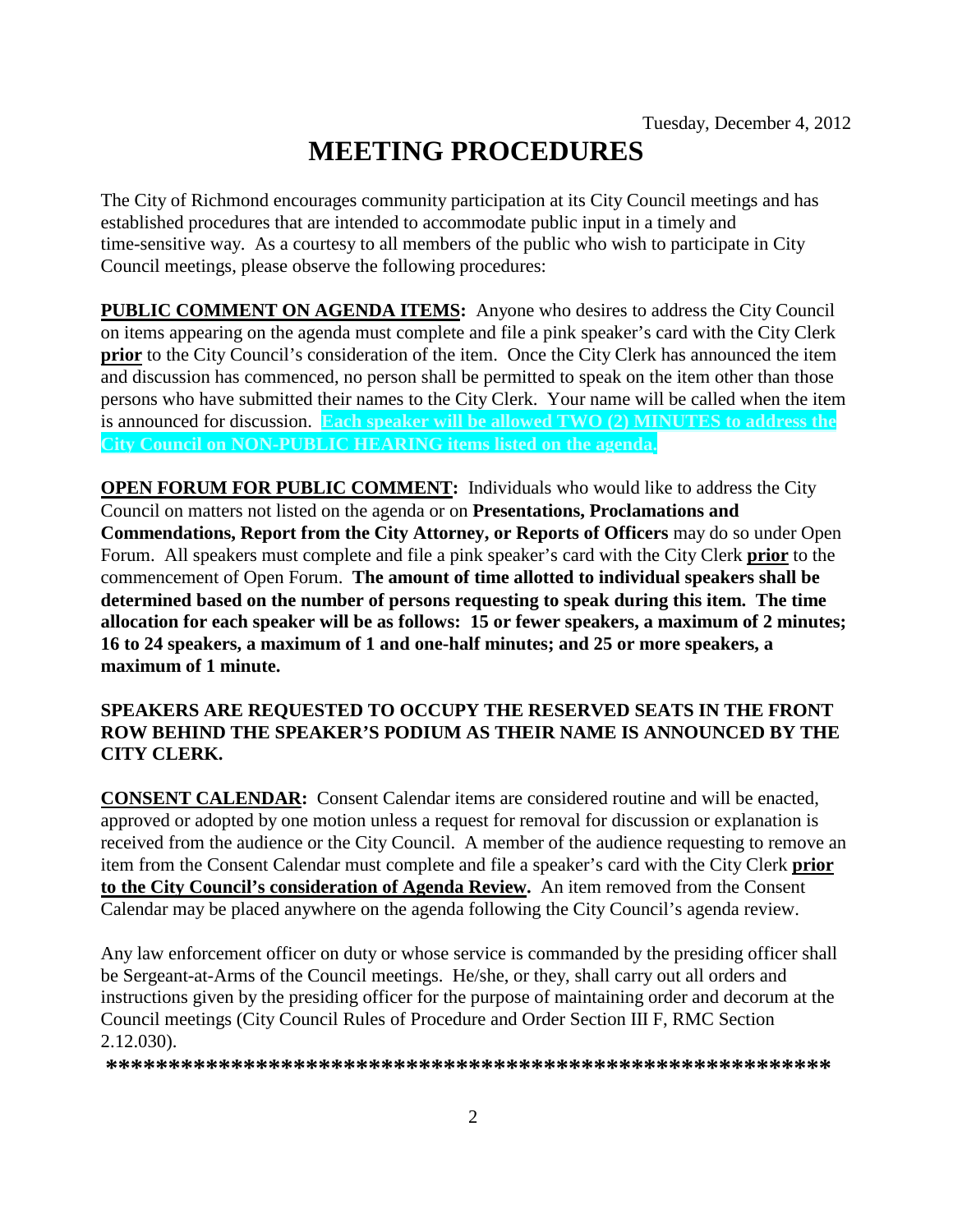## **REGULAR MEETING OF THE RICHMOND CITY COUNCIL**

6:30 p.m.

- **A. PLEDGE TO THE FLAG**
- **B. ROLL CALL**
- **C. READING OF THE CODE OF ETHICS**
- **D. STATEMENT OF CONFLICT OF INTEREST**
- **E. AGENDA REVIEW**
- **F. OPEN FORUM FOR PUBLIC COMMENT**

#### **G. PRESENTATIONS, PROCLAMATIONS, AND COMMENDATIONS**

**G-1.** PROCLAMATION declaring December 10, 2012, Human Rights Day in the City of Richmond - Mayor McLaughlin (620-6503).

#### **H. REPORT FROM THE CITY ATTORNEY OF FINAL DECISIONS MADE AND NON-CONFIDENTIAL DISCUSSIONS HELD DURING CLOSED SESSION**

#### **I. CITY COUNCIL CONSENT CALENDAR**

- **I-1.** APPROVE a three-year contract with Willdan Financial Services to provide professional services related to the administration of the Hilltop Landscape Maintenance District and the Marina Bay Landscape and Lighting Maintenance District, in an amount not to exceed \$43,500 and for a contract term from December 5, 2012, to December 31, 2015 - Public Works Department (Yader A. Bermudez 231-3008).
- **I-2.** APPROVE a Lease Agreement between the Port of Richmond and Oscar Niemeth Towing for a portion of Basin 3 for a one-year term effective December 15, 2012, with provision for four one-year extensions by mutual agreement, and providing annual revenues of \$54,000 - Port Department (Jim Matzorkis 215- 4600).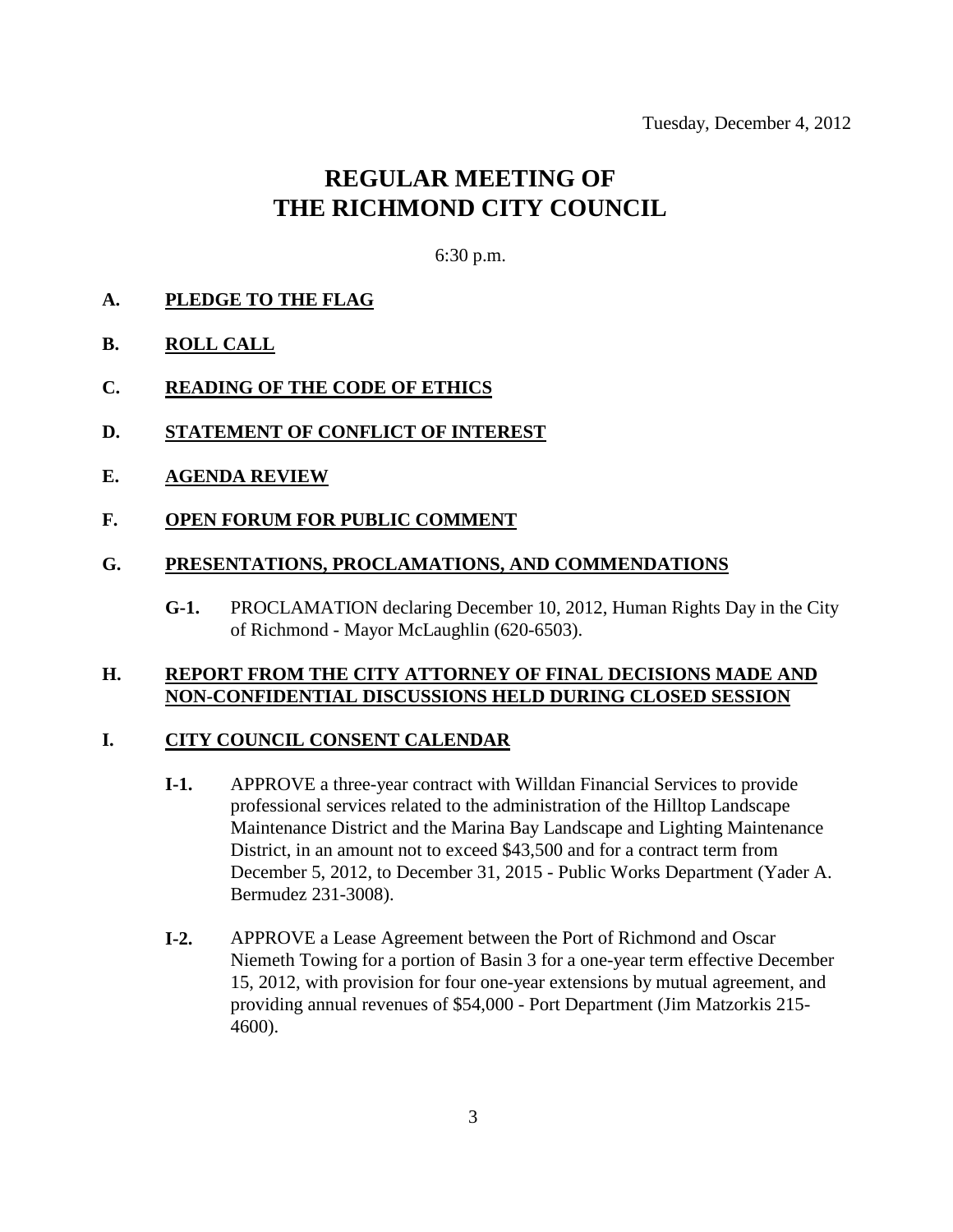- **I-3.** APPROVE an agreement with Institute of Museum and Library Services (IMLS) and AUTHORIZE the Library and Cultural Services Director to ACCEPT a grant in the amount of \$50,000. APPROVE an amendment to the Fiscal Year 2012- 2013 Operating Budget, increasing library fund revenue and expenditures in the amount of \$50,000 - Library and Cultural Services Department (Katy Curl 620- 6554).
- **I-4.** ADOPT a resolution to accept and appropriate a grant in the amount of \$596,226, received from the Department of Homeland Security/FEMA, to purchase a new police boat and docking system - Police Department (Chief Chris Magnus 621-1802).
- **I-5.** APPROVE the city manager's response to the 2012-2013 Contra Costa Civil Grand Jury's request for financial information and documents included in a letter dated October 30, 2012, and submittal of a letter to the Grand Jury Foreperson on behalf of the Richmond City Council - City Manager's Office (Bill Lindsay 620- 6512).
- **I-6.** APPROVE a tentative agreement between the City of Richmond and Richmond Police Management Association (RPMA) that shall be effective from July 1, 2012, through and including December 31, 2013 - Human Resources Management Department (Leslie Knight 620-6600).
- **I-7.** APPROVE a contract with the firm of Morrison & Foerster, LLP to provide legal services to the Port of Richmond regarding the Zhoushan Port Project and related auto distribution facility matters at the Port of Richmond, in an amount not to exceed \$75,000, with a term expiring December 31, 2013 - City Attorney's Office/Port of Richmond (Bruce Reed Goodmiller 620-6509/Jim Matzorkis 215- 4600).
- **I-8.** APPROVE a three-year contract with Pacific Park Management (PPM) to provide parking management services at the 12th Street and Nevin Avenue garage and surface parking lot in Downtown Richmond in an amount not to exceed \$10,000 for a term of December 1, 2012, through December 31, 2015 - City Manager's Office (Bill Lindsay 620-6512).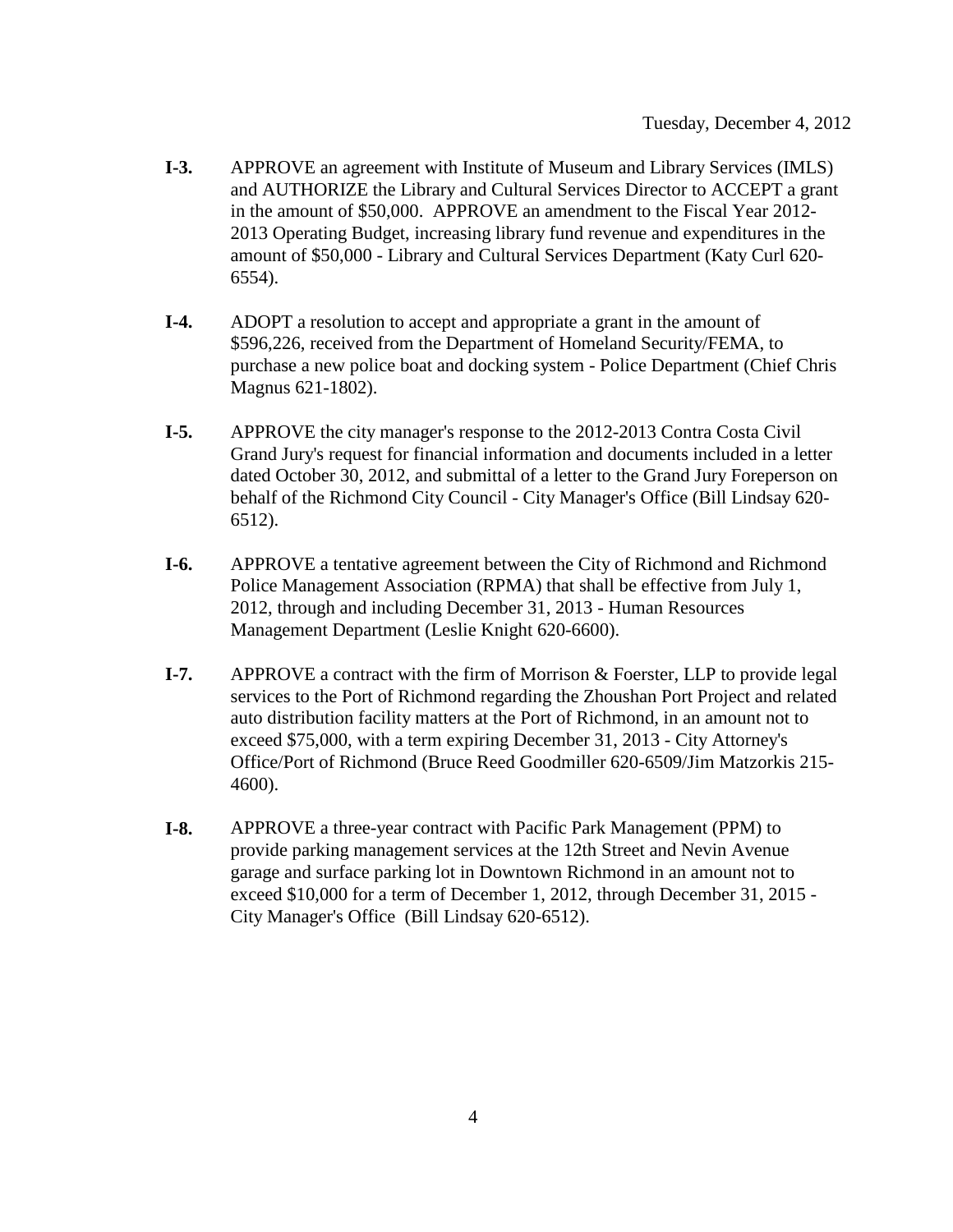- **I-9.** APPROVE the following appointments and reappointments: Workforce Investment Board: James Fitzgibbon, new appointment, no fixed term; Haidee Foust, no fixed term; Community Development Commission: Maxine Henagan, incumbent, term expiring March 21, 2015; Point Molate Citizen Advisory Commission: Joe Puleo, new appointment, term expiring December 4, 2014; Commission on Aging: Barbara Scott, incumbent, term expiring May 19, 2014; Planning Commission: Andres Soto, incumbent, term expiring June 30, 2014; Ben Choi, incumbent, term expiring June 30, 2014 - Mayor McLaughlin (620- 6503).
- **I-10.** APPROVE the minutes of the November 13, 20, and 27, 2012, meetings City Clerk's Office (Diane Holmes 620-6513).

### **J. ORDINANCES**

- **J-1.** ADOPT an emergency ordinance amending Richmond Municipal Code (RMC) Chapter 6.02 Building Regulations Administrative Code Sections 6.02.130 (b) and (d) regulating Appeals Board appointments and adding an exception to time period for filing appeals - Councilmember Tom Butt (236-7435) and Mayor McLaughlin (620-6503).
- **J-2.** INTRODUCE an ordinance (first reading) amending Richmond Municipal Code Section 2.50 (Business Opportunity Ordinance), extending the expiration date to December 31, 2016, and making other technical amendments - Employment and Training Department (Sal Vaca 307-8006).
- **J-3.** INTRODUCE an ordinance (first reading) amending Richmond Municipal Code Sections 9.20.150 and 9.20.155 to increase the solid waste collection rates to reflect a 3.19% change in the Consumer Price Index (CPI) - Finance Department (James Goins/Antonio Banuelos 620-6741).

## **K. COUNCIL AS A WHOLE**

- **K-1.** RECEIVE a report from staff on the repairs at the Richmond Natatorium Councilmember Booze (620-6593).
- **K-2.** ADOPT a resolution directing city staff to create an ordinance allowing Point Richmond and any other C-1 district whose residents are in favor of such a policy to prohibit additional formula restaurants - Councilmember Ritterman (620-6581).